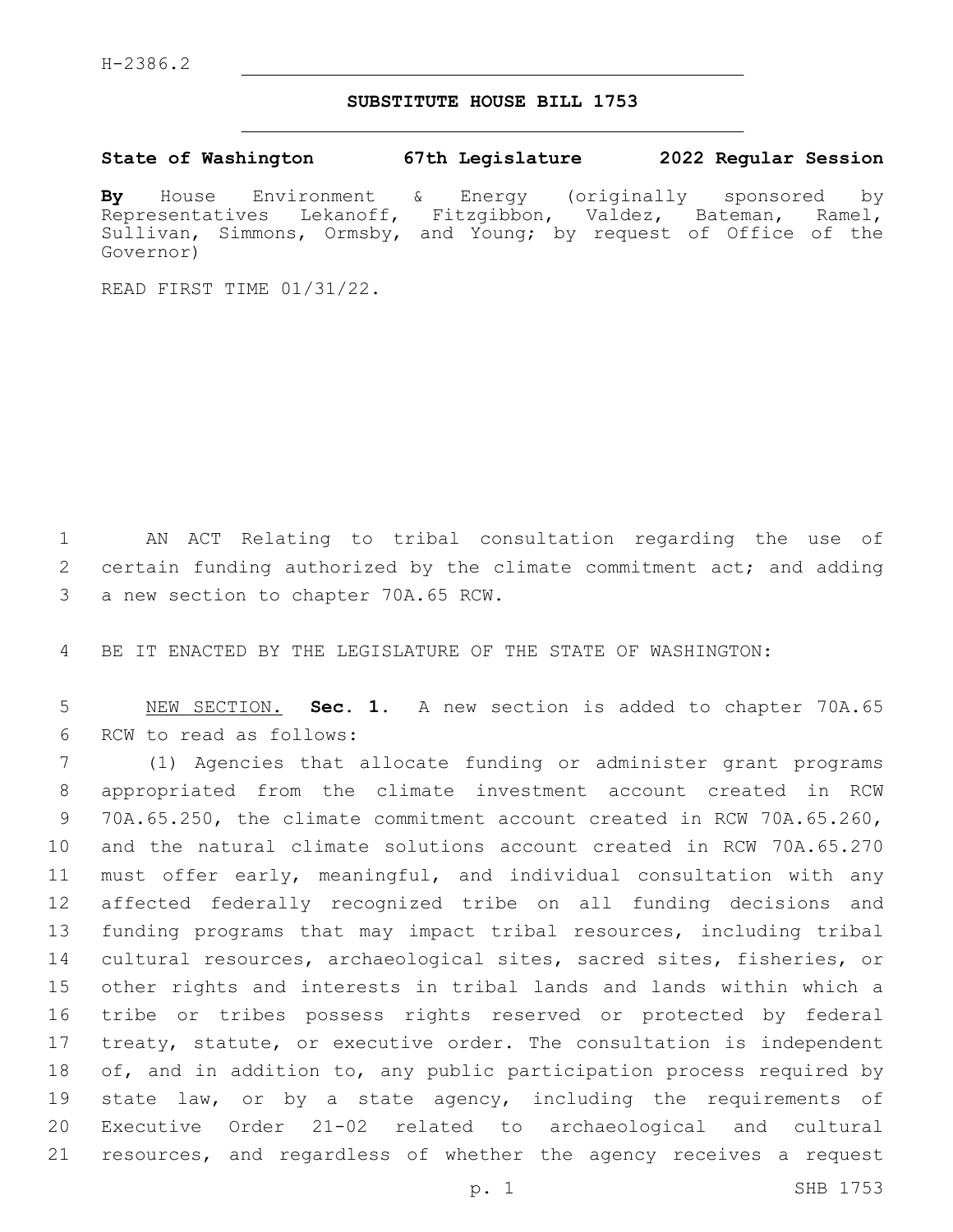for consultation from a federally recognized tribe. The goal of the consultation process is to identify tribal resources or rights potentially affected by the funding decisions and funding programs, assess their effects, and seek ways to avoid, minimize, or mitigate 5 any adverse effects on tribal resources or rights.

 (2) At the earliest possible date prior to submittal of an application, applicants for funding from the accounts created in RCW 70A.65.250, 70A.65.260, and 70A.65.270 shall engage in a preapplication process with all affected federally recognized tribes 10 within the project area.

 (a) The preapplication process must include the applicant notifying the department of archaeology and historic preservation, the department of fish and wildlife, and all affected federally recognized tribes within the project area. The notification must include geographical location, detailed scope of the proposed project, preliminary application details available to federal, state, or local governmental jurisdictions, and all publicly available 18 materials, including public funding sources.

 (b) The applicant must also offer to discuss the project with the department of archaeology and historic preservation, the department of fish and wildlife, and all affected federally recognized tribes within the project area. Discussions may include the project's impact to tribal resources, including tribal cultural resources, archaeological sites, sacred sites, fisheries, or other rights and interests in tribal lands and lands within which a tribe or tribes 26 possess rights reserved or protected by federal treaty, statute, or 27 executive order.

 (c) All affected federally recognized tribes may submit to the appropriate agency or agencies a summary of tribal issues, questions, concerns, or other statements regarding the project, which must become part of the official application file. The summary does not limit what issues affected federally recognized tribes may raise in the consultation process identified in subsections (1), (3) through  $(7)$ , and  $(9)$  of this section.

 (d) The notification and offer to initiate discussion must be documented with the application when it is filed, and a copy of the application must be delivered to the department of archaeology and historic preservation, the department of fish and wildlife, and to the affected federally recognized tribe or tribes. If the discussions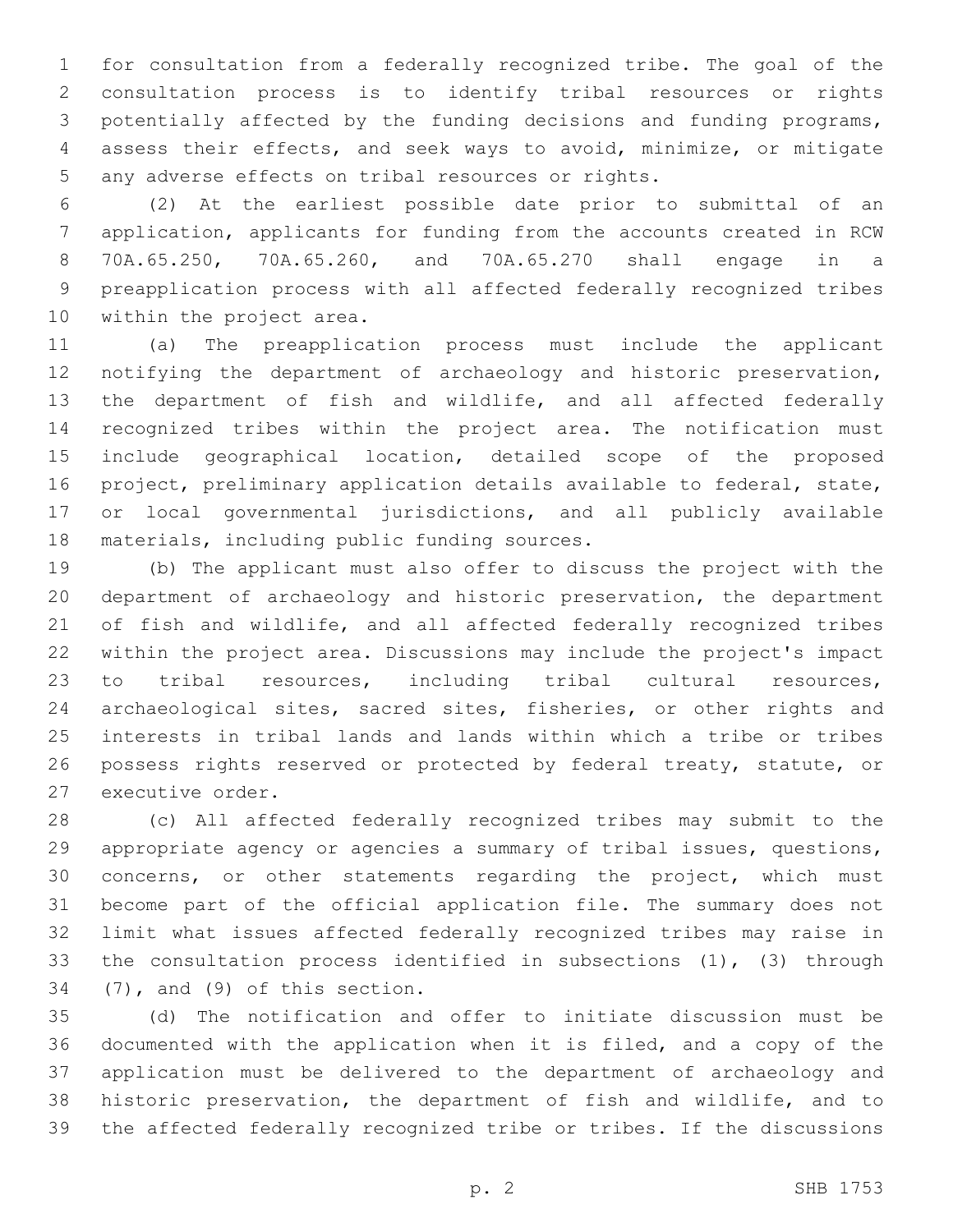pursuant to (b) of this subsection do not occur, the applicant must document the reason why the discussion or discussions did not occur.

 (3) If any funding decision, program, project, or activity that may impact tribal resources, including tribal cultural resources, archaeological sites, sacred sites, fisheries, or other rights and interests in tribal lands and lands within which a tribe or tribes possess rights reserved by federal treaty, statute, or executive order is funded from the accounts created in RCW 70A.65.250, 70A.65.260, and 70A.65.270 without such a consultation with an 10 affected federally recognized tribe, the affected federally recognized tribe may request that all further action on the decision, program, project, or activity cease until meaningful consultation is 13 completed.

 (4) Upon completion of agency and tribal consultation, an affected federally recognized tribe may request a formal review of the consultation by submitting a request to the governor's office of Indian affairs and notifying the appropriate agencies and the department of archaeology and historic preservation. The state agencies and tribe must meet to initiate discussion within no more than 20 days of the request. This consultation must be offered and conducted separately with each affected federally recognized tribe, unless the tribes agree to conduct a joint consultation with the 23 state.

 (5) After the state agencies and tribe or tribes have conducted a formal review under subsection (4) of this section, an affected federally recognized tribe or state agency may request that the governor and an elected tribal leader or leaders of a federally recognized tribal government meet to formally consider the recommendations from the parties. If requested, this meeting must occur within 30 days of the request. This timeline may be extended by mutual agreement between the governor and the tribal leaders.

 (6) After the meeting identified in subsection (5) of this section has occurred, the governor or an elected tribal leader of a federally recognized tribe may call for the state and tribe or tribes to enter into formal mediation. The mediation must be conducted as a government-to-government proceeding, with each sovereign government retaining their right to a final decision that meets their separate obligations and interests. Mediators must be jointly selected by the parties to the mediation. An agreement between the governor and a tribal leader or leaders resulting from the mediation is formally

p. 3 SHB 1753